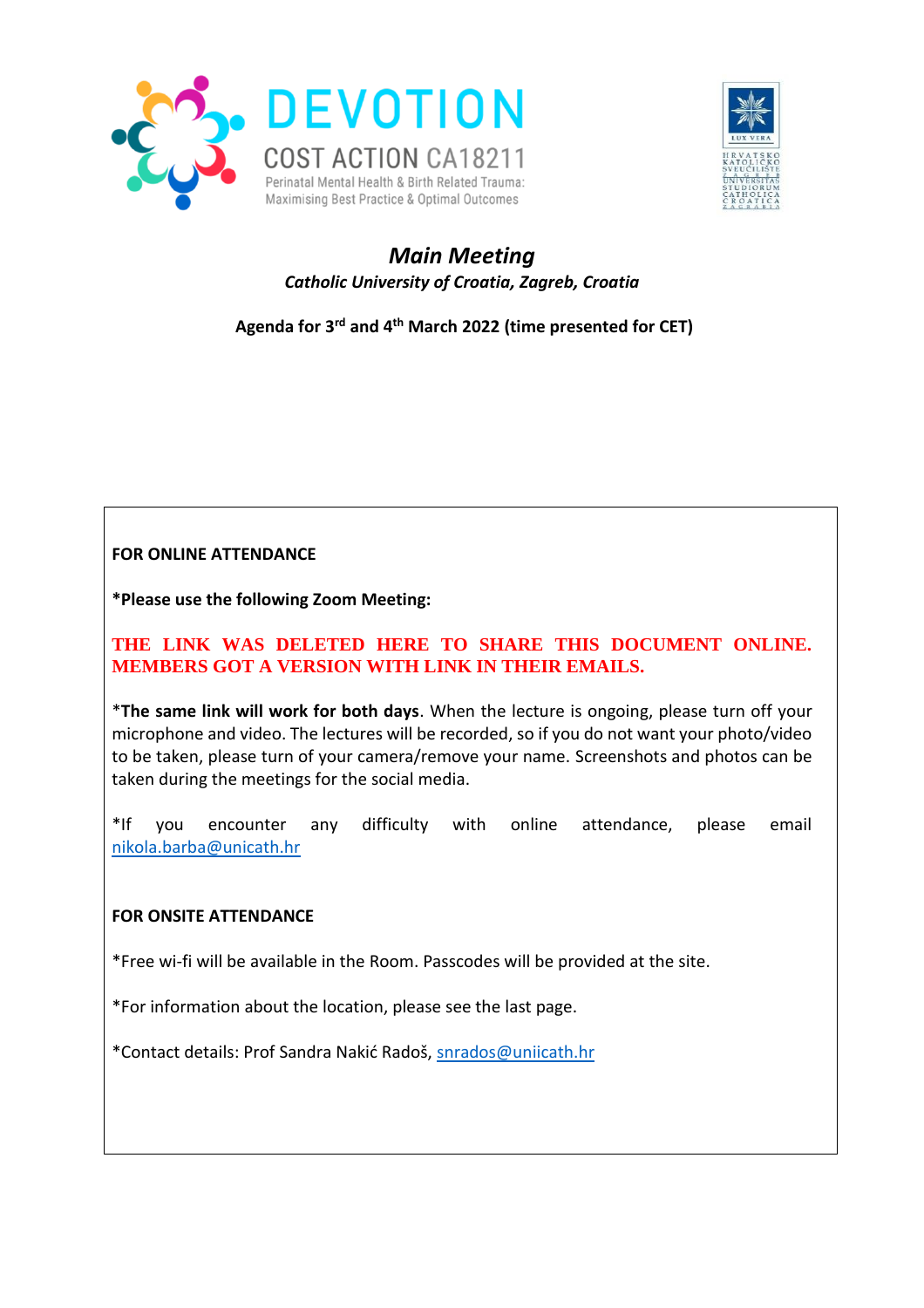## **Thursday 3 rd March 2022**

| <b>Time in CET</b> | <b>Activity</b>                                 | <b>Room</b>                       |
|--------------------|-------------------------------------------------|-----------------------------------|
| 08.30-08.50        | Registration                                    | 2 <sup>nd</sup> floor             |
| 09.00-09.30        | Update from the Chair and Welcome to a new      | Mala dvorana / Small Lecture Room |
|                    | <b>Grant Period</b>                             | Zoom link available               |
| 09.30-10.30        | <b>Update from Working Group leaders</b>        | Mala dvorana / Small Lecture Room |
|                    | (actions for this Grant Period)                 | Zoom link available               |
| 10.30-11.00        | <b>Break</b>                                    |                                   |
| 11.00-13.30        | <b>Working Groups meetings</b>                  |                                   |
|                    | WG <sub>1</sub>                                 | Mala dvorana / Small Lecture Room |
|                    | WG <sub>2</sub>                                 | Predavaonica 2 / Lecture Room 2   |
|                    | WG <sub>3</sub>                                 | Predavaonica 4 / Lecture Room 4   |
| 13.30-14.45        | Lunch                                           |                                   |
| 15.00-16.00        | Keynote lecture by Prof Suzanne King on the Ice | Mala dvorana / Small Lecture Room |
|                    | <b>Storm Project</b>                            | Zoom link available               |
| 16.00-16.15        | <b>Break</b>                                    |                                   |
| 16.15-17.15        | Working groups meetings                         |                                   |
|                    | WG 1 (16.15-17.00)                              | Mala dvorana / Small Lecture Room |
|                    | WG <sub>2</sub>                                 | Predavaonica 2 / Lecture Room 2   |
|                    | WG <sub>3</sub>                                 | Predavaonica 3 / Lecture Room 3   |
| 16.15-17.15        | Core Group meeting                              | Predavaonica 4 / Lecture Room 4   |

**19:00 Social dinner: [Restaurant Vinodol](https://vinodol-zg.hr/en/)** in the city centre, (address: Nikole Tesle 10, Zagreb) **\*\***only with pre-registration via Google Forms link **sent via email to all attendees.**

#### **Friday 4 th March 2022**

| <b>Time in CET</b> | <b>Activity</b>                                                                                                                      | <b>Room</b>                                              |
|--------------------|--------------------------------------------------------------------------------------------------------------------------------------|----------------------------------------------------------|
| 08.30-08.50        | Registration                                                                                                                         | $2nd$ floor                                              |
| 9.00-10.00         | Keynote address by Prof Sandra Nakić Radoš<br>'Peripartum depression: state-of-the-art and its<br>association with birth experience' | Mala dvorana / Small Lecture Room<br>Zoom link available |
| 10.00-10.30        | <b>Break</b>                                                                                                                         |                                                          |
| 10.30-12.00        | <b>Management Committee Meeting</b>                                                                                                  | Mala dvorana / Small Lecture Room<br>Zoom link available |
| 12.00-13.30        | Lunch                                                                                                                                |                                                          |
|                    | Working groups meetings                                                                                                              |                                                          |
| 13.30-16.00        | WG 6                                                                                                                                 | Predavaonica 4 / Lecture Room 4                          |
| 14.30-16.00        | WG <sub>1</sub>                                                                                                                      | Mala dvorana / Small Lecture Room                        |
|                    | WG <sub>2</sub>                                                                                                                      | Predavaonica 2 / Lecture Room 2                          |
|                    | WG4                                                                                                                                  | Predavaonica 3 / Lecture Room 3                          |
|                    | *** End of meeting***                                                                                                                |                                                          |